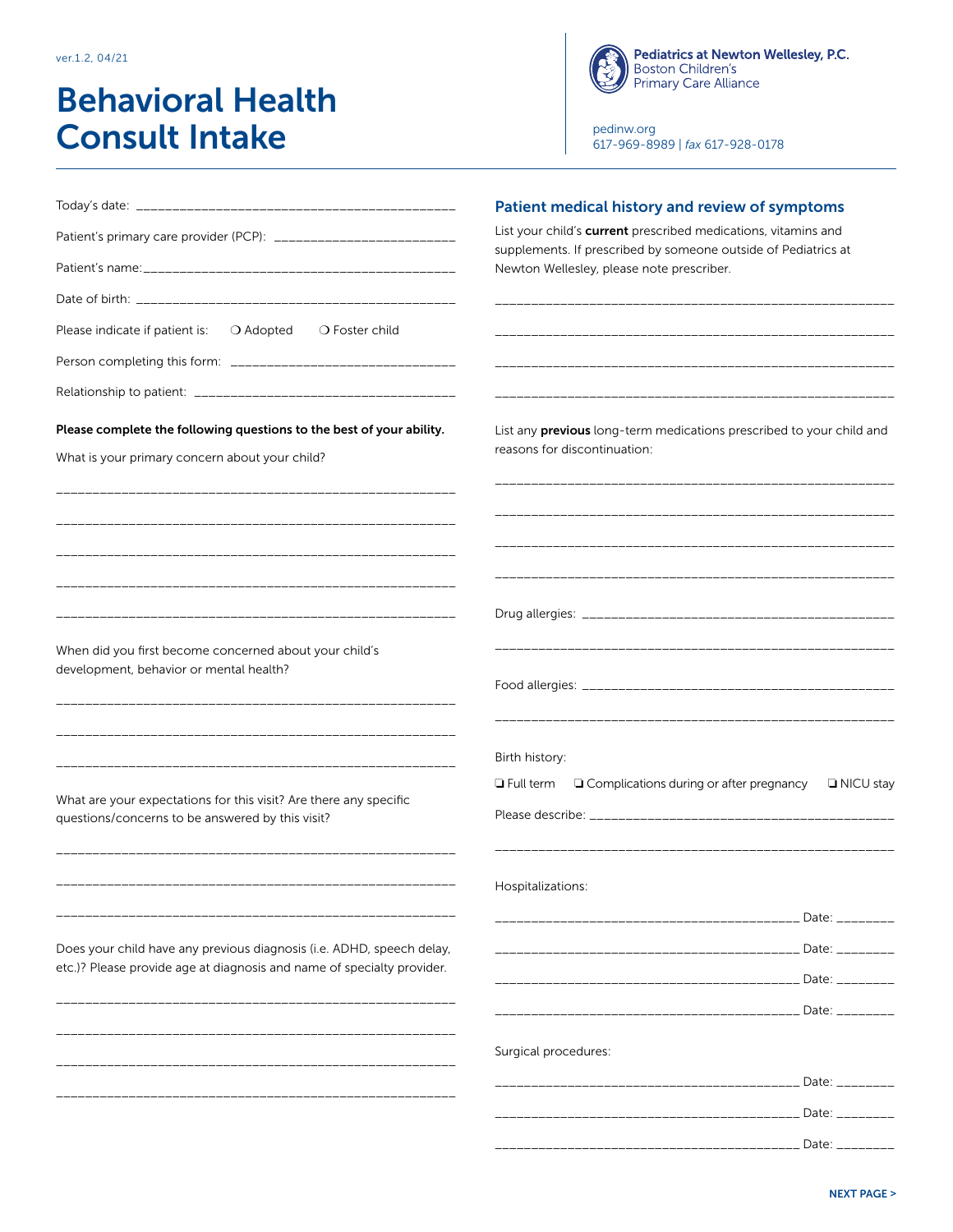Describe any of the following conditions/issues that your child has currently or has previously experienced and when they occured.

\_\_\_\_\_\_\_\_\_\_\_\_\_\_\_\_\_\_\_\_\_\_\_\_\_\_\_\_\_\_\_\_\_\_\_\_\_\_\_\_\_\_\_\_\_\_ Age: \_\_\_

\_\_\_\_\_\_\_\_\_\_\_\_\_\_\_\_\_\_\_\_\_\_\_\_\_\_\_\_\_\_\_\_\_\_\_\_\_\_\_\_\_\_\_\_\_\_ Age: \_\_\_

\_\_\_\_\_\_\_\_\_\_\_\_\_\_\_\_\_\_\_\_\_\_\_\_\_\_\_\_\_\_\_\_\_\_\_\_\_\_\_\_\_\_\_\_\_\_ Age: \_\_\_

\_\_\_\_\_\_\_\_\_\_\_\_\_\_\_\_\_\_\_\_\_\_\_\_\_\_\_\_\_\_\_\_\_\_\_\_\_\_\_\_\_\_\_\_\_\_ Age: \_\_\_

\_\_\_\_\_\_\_\_\_\_\_\_\_\_\_\_\_\_\_\_\_\_\_\_\_\_\_\_\_\_\_\_\_\_\_\_\_\_\_\_\_\_\_\_\_\_ Age: \_\_\_

\_\_\_\_\_\_\_\_\_\_\_\_\_\_\_\_\_\_\_\_\_\_\_\_\_\_\_\_\_\_\_\_\_\_\_\_\_\_\_\_\_\_\_\_\_\_ Age: \_\_\_

\_\_\_\_\_\_\_\_\_\_\_\_\_\_\_\_\_\_\_\_\_\_\_\_\_\_\_\_\_\_\_\_\_\_\_\_\_\_\_\_\_\_\_\_\_\_ Age: \_\_\_

#### ❏ Seizures/Convulsions

❏ Headaches/Migraines

❏ Dizziness/Syncope

❏ Congenital heart disease

❏ Other cardiac conditions

❏ Hearing/Vision problems

❏ GI issues (constipation, diarrhea, vomiting, reflux)

❏ Accidents/Head trauma/Concussion

#### Development

Please indicate any concerns you have specifically regarding your child's development: motor skills, language and speech, or behavior. When did you first become concerned?

\_\_\_\_\_\_\_\_\_\_\_\_\_\_\_\_\_\_\_\_\_\_\_\_\_\_\_\_\_\_\_\_\_\_\_\_\_\_\_\_\_\_\_\_\_\_\_\_\_\_\_\_\_\_\_

\_\_\_\_\_\_\_\_\_\_\_\_\_\_\_\_\_\_\_\_\_\_\_\_\_\_\_\_\_\_\_\_\_\_\_\_\_\_\_\_\_\_\_\_\_\_\_\_\_\_\_\_\_\_\_

\_\_\_\_\_\_\_\_\_\_\_\_\_\_\_\_\_\_\_\_\_\_\_\_\_\_\_\_\_\_\_\_\_\_\_\_\_\_\_\_\_\_\_\_\_\_\_\_\_\_\_\_\_\_\_ Please list any therapies (speech, OT, PT, ABA, social skills programming) your child previously received through Early Intervention, privately, or through your school district before entering kindergarten. (ex: speech through Early Intervention, once weekly x 1 year beginning at 9 months old)

| <b>Therapy</b>                                     | Age | <b>Duration</b> |  |
|----------------------------------------------------|-----|-----------------|--|
| Ex: Speech through Early Intervention 9 mo. 1 year |     |                 |  |
|                                                    |     |                 |  |
|                                                    |     |                 |  |
|                                                    |     |                 |  |
|                                                    |     |                 |  |
|                                                    |     |                 |  |

#### Academics

|                                                                                                                                       | Current school: _________________________________ Grade: ______                      |
|---------------------------------------------------------------------------------------------------------------------------------------|--------------------------------------------------------------------------------------|
|                                                                                                                                       | Has your child ever had a formal evaluation through school/your town                 |
| Sleep disturbance                                                                                                                     | or a private neuropsychological evaluation?<br>○ Yes<br>$\bigcirc$ No                |
|                                                                                                                                       | If yes, please provide a copy of the most recent evaluation and indicate:            |
|                                                                                                                                       | Person or district who performed the evaluation:                                     |
| <b>General</b>                                                                                                                        |                                                                                      |
| Diet: O Regular<br>O Other/Concerns/Dietary restrictions                                                                              |                                                                                      |
|                                                                                                                                       |                                                                                      |
| Does your child fatigue easily?<br>○ Yes<br>$\bigcirc$ No                                                                             | List current services patient receives through school:                               |
| Describe your child's energy level.                                                                                                   |                                                                                      |
| Describe your child's exercise level.                                                                                                 |                                                                                      |
| Describe your child's sleep habits and bedtime routines. Does your<br>child fall asleep easily? Sleep through the night? Sleep alone? | List current additional services/therapies your child receives outside<br>of school: |
|                                                                                                                                       |                                                                                      |
|                                                                                                                                       |                                                                                      |
|                                                                                                                                       | <b>NEXT PAGE &gt;</b>                                                                |

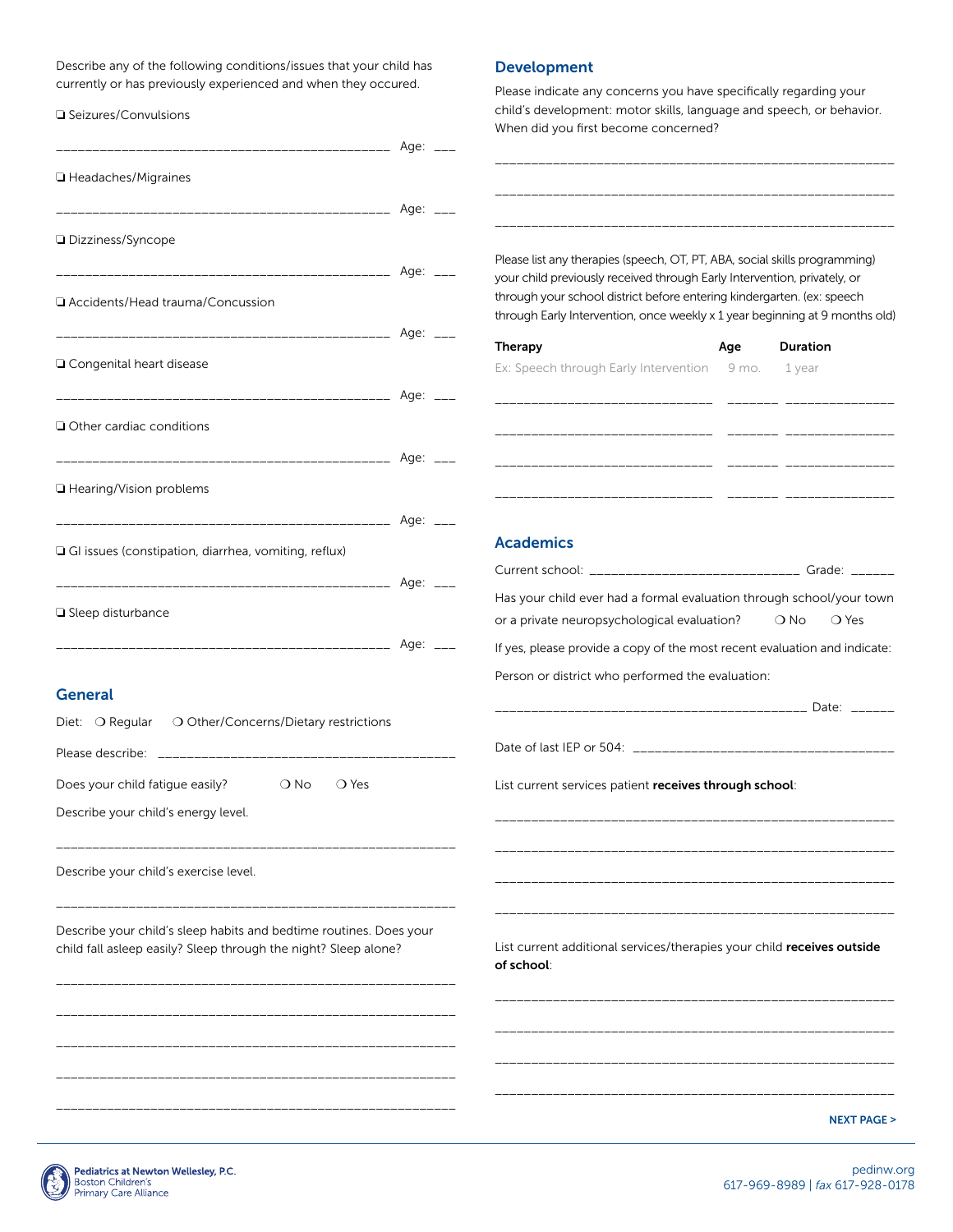## Social

List your child's favorite activities. What does he/she do with free time?

## Emotional growth

Check any of the following which have been or are currently problems for your child.

|                                  |                                                                       |                        | <b>Behavior</b>                                                  | Age, if it is of prior concern                                           |
|----------------------------------|-----------------------------------------------------------------------|------------------------|------------------------------------------------------------------|--------------------------------------------------------------------------|
|                                  |                                                                       |                        | □ Difficult to discipline                                        |                                                                          |
|                                  |                                                                       |                        | <b>Destructive</b>                                               |                                                                          |
|                                  |                                                                       |                        | $\Box$ Gets upset easily                                         |                                                                          |
|                                  | Describe your child's interest in and interaction with peers/friends. |                        | $\Box$ Aggressive                                                |                                                                          |
|                                  |                                                                       |                        | $\Box$ Has temper tantrums                                       | ____                                                                     |
|                                  |                                                                       |                        | $\Box$ Self-injurious                                            | $----$                                                                   |
|                                  |                                                                       |                        | <b>Unusually active</b>                                          |                                                                          |
|                                  |                                                                       |                        | $\Box$ Prefers to be alone                                       |                                                                          |
|                                  |                                                                       |                        | Unusually inactive                                               |                                                                          |
|                                  | Who generally disciplines your child? What methods are used?          |                        | □ Unusual difficulty with siblings                               |                                                                          |
|                                  |                                                                       |                        | Thumb sucking                                                    |                                                                          |
|                                  |                                                                       |                        | □ Unusually difficulty with peers                                | ----<br>$\qquad \qquad - \qquad -$                                       |
|                                  |                                                                       |                        | $\Box$ Nail biting                                               |                                                                          |
|                                  |                                                                       |                        | Difficulty with opposite sex                                     |                                                                          |
| <b>Sensory</b>                   |                                                                       |                        | $\Box$ Bed wetting                                               | ----                                                                     |
|                                  |                                                                       |                        | $\Box$ Repetitive behavior/play                                  | ----                                                                     |
|                                  | Indicate your child's sensitivity to the following:                   |                        | □ Difficulty sleeping                                            |                                                                          |
| Sound                            | O Normal O Over sensitive O Under sensitive                           |                        | Repetitive body movements                                        | $\qquad \qquad \overline{\qquad \qquad }$                                |
|                                  |                                                                       |                        | $\Box$ Nightmares                                                | $\qquad \qquad - \qquad -$                                               |
|                                  |                                                                       |                        |                                                                  |                                                                          |
| Odors                            | O Normal O Over sensitive O Under sensitive                           |                        | $\Box$ Repetitive hand movements                                 | $---$                                                                    |
|                                  |                                                                       |                        | □ Masturbating excessively                                       | $\qquad \qquad - \qquad -$                                               |
| <b>Physical touch</b>            | O Normal O Over sensitive O Under sensitive                           |                        | Repetitive use of language                                       |                                                                          |
|                                  |                                                                       |                        | <b>Q</b> Preoccupations                                          | -----                                                                    |
|                                  |                                                                       |                        | Has your child ever worked with a behavioral health clinician    |                                                                          |
| Light                            | O Normal O Over sensitive O Under sensitive                           |                        | or therapist? $\bigcirc$ No<br>○ Yes                             |                                                                          |
|                                  |                                                                       |                        | If yes, list the name(s), dates and duration of counseling.      |                                                                          |
|                                  | Does your child avoid playing with messy substances (finger paints,   |                        | Clinician or therapist                                           | Date<br>Duration                                                         |
| paste, etc)? $\bigcirc$ No       | O Yes                                                                 |                        |                                                                  |                                                                          |
|                                  |                                                                       |                        |                                                                  |                                                                          |
|                                  |                                                                       |                        |                                                                  |                                                                          |
|                                  | Does your child dislike the feeling of certain types of clothing or   |                        |                                                                  |                                                                          |
| material textures? $\bigcirc$ No | $\bigcirc$ Yes                                                        |                        |                                                                  |                                                                          |
|                                  |                                                                       |                        |                                                                  |                                                                          |
|                                  |                                                                       |                        | Please describe how the concerns you have about your child's     |                                                                          |
|                                  | Does your child seek sensory input/stimulation?                       | $\bigcirc$ No<br>○ Yes |                                                                  | behaviors impacts his/her ability to interact with others and learn from |
|                                  |                                                                       |                        | the environment. How do these behaviors impact the child's well- |                                                                          |
|                                  |                                                                       |                        | being and the family's overall function?                         |                                                                          |
|                                  | Does he/she look at things from different angles or track things with |                        |                                                                  |                                                                          |
| his/her eyes?                    |                                                                       | $\bigcirc$ No<br>○ Yes |                                                                  |                                                                          |
|                                  | Does your child get upset with changes in routine or when             |                        |                                                                  |                                                                          |
|                                  | transitioning from one activity to another?                           | $\bigcirc$ No<br>○ Yes |                                                                  |                                                                          |
|                                  |                                                                       |                        |                                                                  |                                                                          |
|                                  |                                                                       |                        |                                                                  | <b>NEXT PAGE &gt;</b>                                                    |